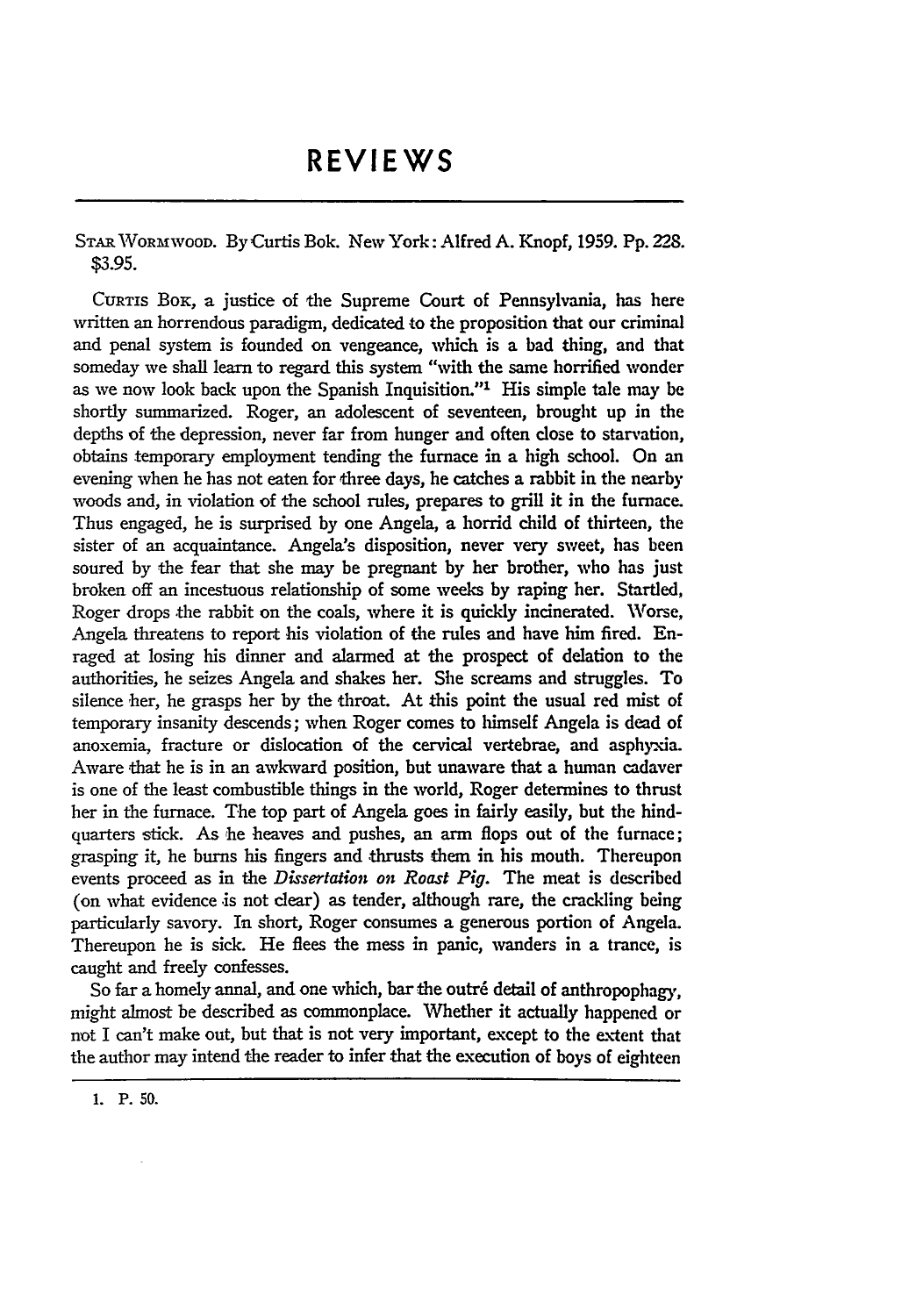is a common thing.2 But now Roger is fed into the machinery of that penal law of which Justice Bok takes so dim a view; he is indicted for murder, rape, and mutilating a dead body. The iniquities of the system are shortly manifested. The District Attorney has a paunch and a sloping forehead; **3** he leers 4 and makes coarse puns;<sup>5</sup> crowning outrage, he has a moustache with sharp waxed ends. 6 As for the trial judge, the less said about him the better. Having "a head full of sawdust and the soul of a man-eating shark," he intends to murder Roger;<sup>7</sup> he is "weak and unpredictable,"<sup>8</sup> unlike the majority of maneating sharks; he actually wants to be appointed to the State Supreme Court.<sup>9</sup> The jury's attitude to Roger is concisely stated; they want to "burn him for sure."<sup>10</sup> The Bad Guys win; Roger is convicted and sentenced to death. A three-judge court turns down his motion for a new trial. Besides the trial judge, it consists of one who is weak, and one who, in addition to being toothy and brisk, is the kind of Judge Jeffreys who votes to uphold a verdict if no errors appear in the record.<sup>11</sup> The Supreme Court, having "brushed aside" defense counsel's arguments, affirms in "remote and bloodless" language.<sup>12</sup> So Roger is electrocuted, most unpleasantly; the execution involves seven minutes of "smoking and sizzling and broiling."<sup>13</sup>

What moral are we to draw, what lesson do we learn, from all this Grand Guignol, aside from the obvious one that no system of justice, however enlightened, ought to be administered by such hyenas as the author has depicted **?** Justice Bok, whose fondness for rich, sonorous, uplifting rhetoric of a gener-

2. At one point the author refers to his protagonist as "the person here called Roger Haike," p. **51,** which seems to imply that the story is based on fact. I have the authority of the Supreme Court of Pennsylvania for the statement that in that Commonwealth only one person under the age of nineteen has ever suffered the death penalty. See Commonwealth v. Green, **151** A.2d 241, 246 (Pa. 1959). That person, one Alexander M. Williams, was eighteen at the time of his execution in 1931 and seventeen at the time of the murder for which he was executed, id. at 246 n.6; from the standpoint of chronology, **he** might be Roger Haike. I have been unable to find any report of Williams' case and so don't know whether his personality, his crime, or his trial resembled Roger Haike's. It is possible, of course, that Justice Bok went outside Pennsylvania for his facts. At any rate, it is obvious that Justice Bok's vivid imagination has supplied a great deal-notably as to the states of mind of the actors--twhich could not be documented from any legal record. If Justice Bok did start from an actual case, what he has done with it is distantly reminiscent of Theodore Dreiser's treatment, in *An American Tragedy,* of People v. Gillette, 191 N.Y. 107, 83 N.E. 680 (1908). I intend no other comparison of the two works. 3. P. 98.

4. P. 73.

5. **P.** 109.

6. Pp. **98,** 109. The reputation of the bar for charm is partially restored by defense counsel, who is not only boyish, but has rumpled hair. Pp. 97, 124.

7. P. 43.

8. P. 77.

- **10.** P. **123.**
- **11.** P. 126.
- 12. P. 173.
- **13. Pp.** 183-84.

<sup>9.</sup> Pp. 119, 127.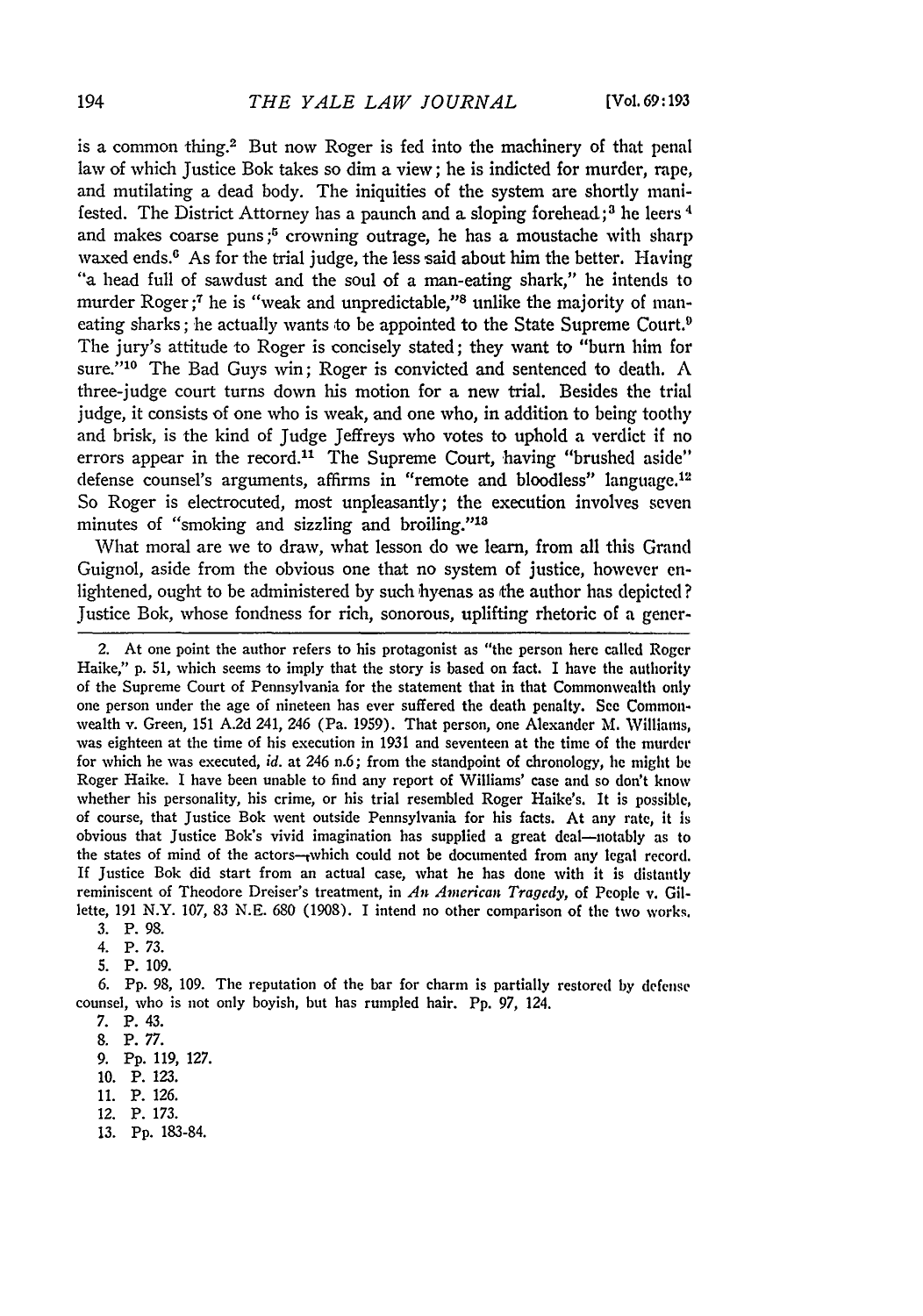ally humanitarian cast occasionally gets the better of his fundamental common sense, draws quite a number, some probably sound, some debatable, some, I fear, palpable pish-posh. Most of them are contained in the chapters of commentary which follow each section of the book (Crime, Trial, and Execution) and which are based on a series of lectures delivered by him at the University of Virginia Law School in 1957. Briefly summarized, his major conclusions seem to be:

1. The concept of punishment is evil.<sup>14</sup>

2. Capital punishment is particularly evil.15

**3.** There are no criminals, "but only sick men, socially or medically or both."<sup>16</sup>

4. The role of the courts, and of trial, in criminal cases should be limited to the assessment of facts, not including the mental condition of the accused. Indeed, the adversary trial should be abolished and replaced by "impartial inquiry"<sup>17</sup>---by whom is not stated.

**5.** After conviction, the psychiatrists, psychologists and sociologists are to roll up their sleeves and have at the invalid.<sup>18</sup> Their decision as to the appropriate therapy should have no necessary relation to the symptom of which **he** has been convicted; a misdemeanant may require permanent incarceration, a murderer a friendly chat with his psychiatrist.<sup>19</sup> In some cases, the malady may be so severe as to require that radical remedies, such as gassing or electrocution, be exhibited.<sup>20</sup>

**6.** The protection of society from further crime is the only intelligent approach. Vengeance will get us nowhere.<sup>21</sup>

Let us consider first the last proposition, which is fundamental to the others. For this utilitarian view of the law there, is, of course, much respectable authority, none more eminent than Francis Bacon, who put it more broadly: "The end and purpose which the law ought to keep before its eyes, and at which it ought to aim its commands and penalties, is none other than that the citizens may live happily."<sup>22</sup> If this be accepted, as it should and probably

- **17. Pp.** 145-46, **150.**
- **18.** P. 146.

- 20. **Pp.** 194, **205-07.**
- 21. **Pp.** 148, **190, 207.**

22. BAcoN, **DE** AUcGMENrIs SCIENTIARUM, Lib. viii, Cap. 3, **Aph. 5.** The translation is my own; my excuse is that the passage seems to be one of the additions which Bacon made in the process of putting his English writings into Latin and which he never got around to wording in his own English. It is part of the "Exemplum Tractatus de Iustitia Universali, sive de Fontibus Iuris, in uno Titulo, per Aphorismos," which is appended to the third chapter **of** the eighth book. In the original it reads, "Finis enim et scopus, quem leges intueri atque ad quern iussiones et sanctiones suas dirigere debent, non alius est. quam ut Cives feliciter degant."

<sup>14.</sup> P. **199.**

**<sup>15.</sup> Pp.** 102, 111, 187, 196.

**<sup>16.</sup>** P. **226.**

**<sup>19.</sup> Pp.** 148-49, **219.**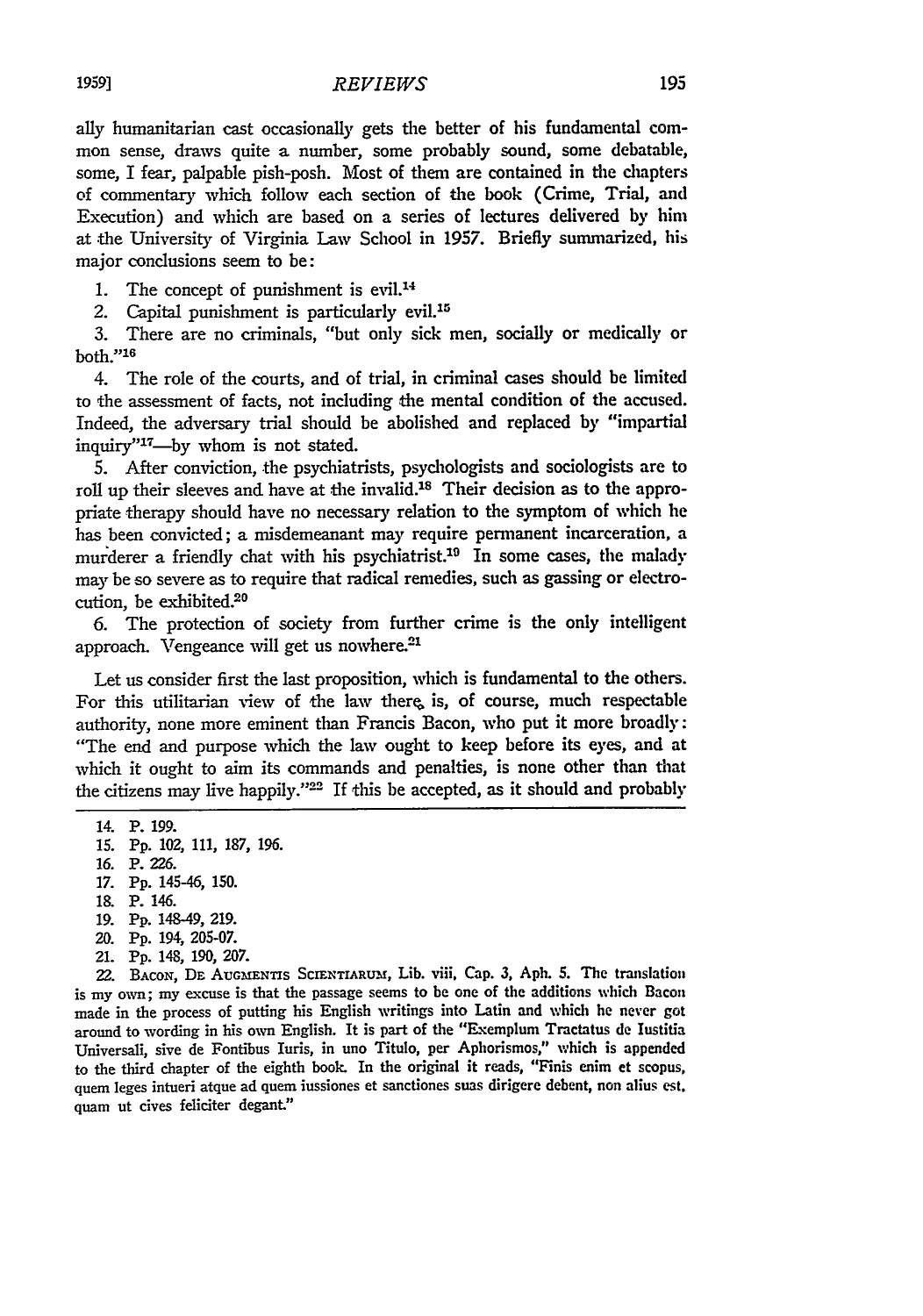would be **by** most modern lawyers, political scientists and even politicians, there is no a priori reason (leaving aside, for the moment, the purely theological) to reject the idea of punishment as punishment; the question is simply whether fines or imprisonment or execution (or, for that matter, corporal punishment) may in some cases have something to contribute to the happiness of the citizenry, whether as a deterrent, or **by** ridding the community of a pest, or even by gratifying the public's desire for vengeance.<sup>23</sup>

Justice Bok's parable aids the objective consideration of this question not at all, for it presents a situation ideally unsuited to the use of punishment for any of the foregoing purposes. If a similar adolescent should find himself in similar circumstances it is unlikely that he would reflect upon or be deterred **by** Roger's fate; Roger himself is not likely again to be dangerous to the community; and the part of the public whose desire for vengeance is gratified **by** the electrocution of a lonely, scared seventeen-year-old is probably not large and certainly not entitled to consideration. But what we learn about penology from Roger's case may not prove to be valid when we come to ponder what ought to be done with Al Capone or Albert B. Fall or Ernst Kaltenbrunner. *Star Wormwood's* approach to crime and criminals may be nearly as sentimental and faulty as a general approach to the problem as the let-'em-fry attitude of a tabloid newspaper whooping up a crime wave.<sup>24</sup>

The fact is, of course, that the infliction of the death penalty, or even imprisonment, is almost always disagreeable to an intelligent, sane and civilized man, such as justice Bok. "Almost always," because for most of us, perhaps even

**23.** At one point **(p. 150)** Justice Bok says, rather inconsistently, "I am careful not to say let us abolish punishment, for the word has the root sense of penitence, but let us abolish a criminal system of laws and sanctions based on vengeance." I am not sure what the first clauses of this sentence mean. Etymologically, it would be nearer the truth to say that penitence has the root sense of punishment, for "poenitentia" is plainly **a** derivative of "poena." Certainly no Roman ever thought that "punire" meant to repent; in some contexts, in fact, it meant not merely to punish, but to revenge. Possibly the idea in Justice Bok's mind is that punishment may contribute to the cure **of** the criminal's psyche **by** meeting his need for atonement.

24. In all fairness, it ought to be noted that Justice Bok's actual dealings with criminals since his elevation to the Supreme Court have been considerably less starry-eyed than some of his homilies in *Star Wormwood* might cause the reader to suppose. In three cases he has voted with the majority to affirm convictions of murder and in two to affirm **the** dismissal of a convicted murderer's petition for a writ of habeas corpus. Commonwealth v. Wilson, 394 Pa. **588,** 148 **A.2d** 234 **(1959);** Commonwealth v. Novak, **395** Pa. 199, **150 A.2d** 102 (1959) ; Commonwealth v. Clanton, **395** Pa. 521, **151 A.2d 88 (1959) ;** Commonwealth *ex rel.* Norman v. Banmiller, **395** Pa. 232, 149 **A.2d 881** (1959) **;** Commonwealth *ex rel.* Bolish v. Banmiller, **151 A2d** 480 (Pa. **1959).** In two cases **he** has concurred with the majority in reversing convictions of murder and in one in vacating a sentence of death and directing the imposition of life imprisonment. Commonwealth v. Edwards, 394 Pa. **335,** 147 **A.2d 313 (1959)** (defendant aged 14) ; Commonwealth v. Davis, **396** Pa. **158, 150 A.2d 863** (1959) ; Commonwealth v. Green, **151 A.2d** 241 (Pa. **1959)** (defendant aged **15).** In only one case (involving a sex murderer who was found mentally defective but neither legally nor medically insane) has he dissented (without opinion) from the affirmation of a death sentence. Commonwealth v. Graves, 394 Pa. 429, 147 **A.2d** 416 **(1959).**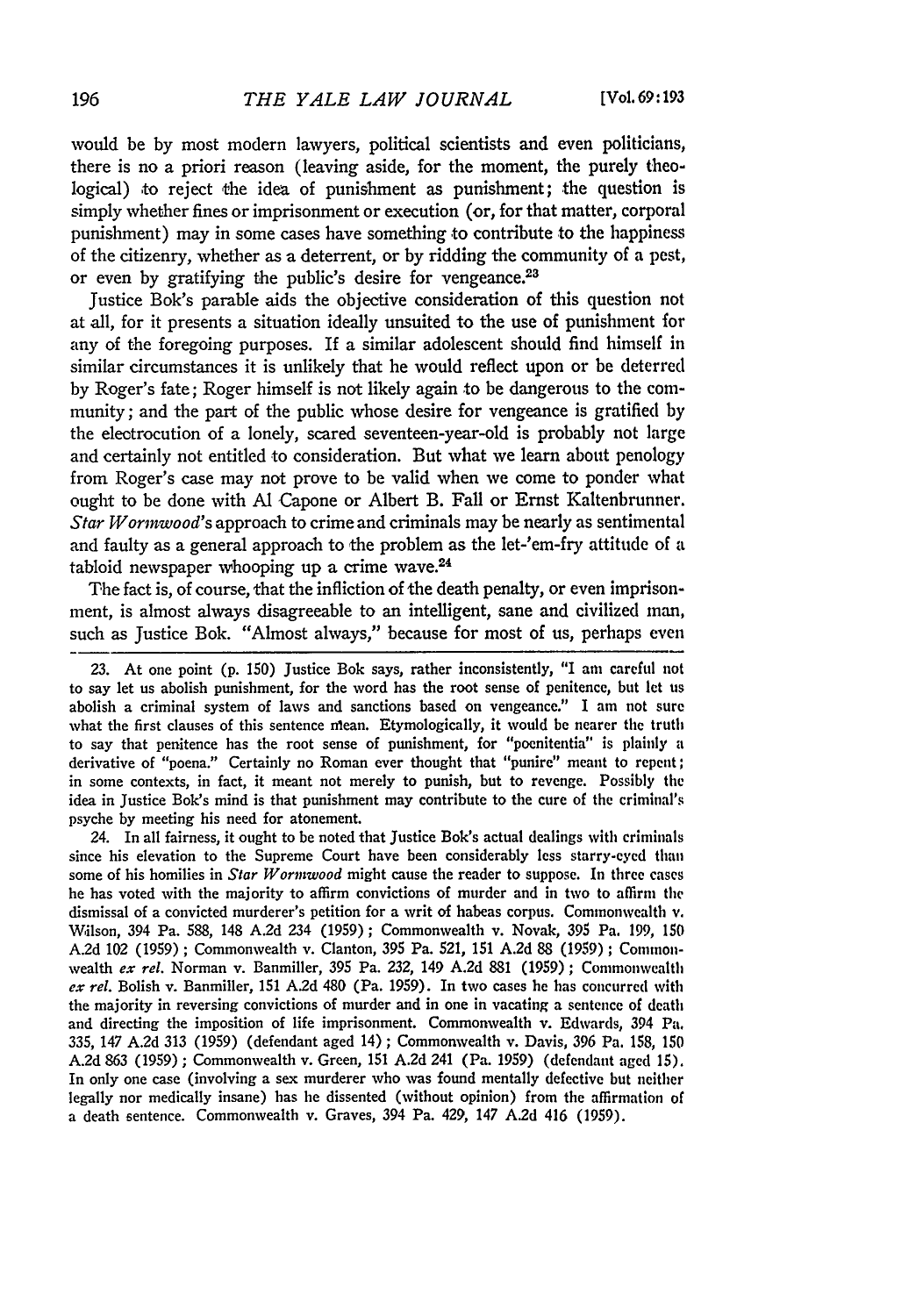for Justice Bok, there is some crime so monstrous that human wrath—that is, a plain desire for vengeance—erupts through the thickest crust of civilization. Thus, if one questions opponents of capital punishment, he discovers that a surprising number of them are willing to make an exception in favor of the Nazi war criminals. The late Mr. Justice Murphy, though not in principle opposed to punishment, was ordinarily a most clement man, anxious to give to those convicted of crime the benefit of every doubt. In one case,<sup>25</sup> however, he dissented sharply because he thought the conviction and punishment ought to be upheld. The criminals were three Georgia police officers who had brutally murdered a Negro accused of a minor offense-a crime which was probably outrageous beyond all others to Mr. Justice Murphy. It is interesting to speculate on the kind of tract Justice Bok might have composed if he had taken *the Screws* case for his starting point.

Moreover, it is just possible that vengeance as a motive of punishment may not always be so indefensible as most modern writers assume it to be. The rejection of vengeance as a motive for punishment by human agency has, of course, a sound theological basis; "for it is written, Vengeance *is* mine; I will repay, saith the Lord."206 It can be argued that the citizens are happier if they believe that there is such a thing as abstract justice; it can also be argued that for most of them, for a long time to come at least, the concept of justice will include the notion that crimes which they regard as really reprehensible. or criminals whom they regard as really wicked, should not go unpunishedregardless of whether the punishment improves the criminal, or deters other potential criminals. So long as the citizen was convinced that the wicked man, though he seemed to be spreading himself like a green bay tree <sup>27</sup> and showed no sign whatsoever of a troubled conscience, would fry posthumously, that innate desire for justice--or vengeance-was satisfied. But, in the words of George Orwell, '"the major problem of our time is the decay of the belief in personal immortality.  $\ldots$ <sup>28</sup> If that citizen begins to suspect that the malefactor may rest post-mortem quite as soundly as the rest of us, and maybe in a larger and more stylish mausoleum, it is perhaps pardonable for him to reconsider the merits of earthly vengeance-so long, of course, as the means of that vengeance do not diminish the citizens' happiness **by** brutalizing them or making the criminal a more dangerous criminal than he was before. Possibly all this is sophistry, but I do not think the rights and wrongs of punishment are quite so simple as the reader of *Star Wormwood* might be led to suppose.

At any rate it is undoubtedly true that punishment of the ordinary criminal, who (as Justice Bok rightly observes)<sup>29</sup> is much more likely to be poor and ignorant than wicked in any meaningful sense of that word, can at best be a

**<sup>25.</sup>** Screws v. United States, **325** U.S. 91, 134 (1945).

**<sup>26.</sup>** *Roman~s* 12:19. St Paul's statement paraphrases Moses. *Deutcrotnosy* **32:35.** *27. Psalms* 37:35.

**<sup>28.</sup>** OawEru., *Looking Back on the Spanish War,* in **ENGLAND** YouR **ENGLAMD** AND OTHER ESSAYS 151, 174 (1953); see HOLLIS, A STUDY OF GEORGE ORWELL 43 (1956).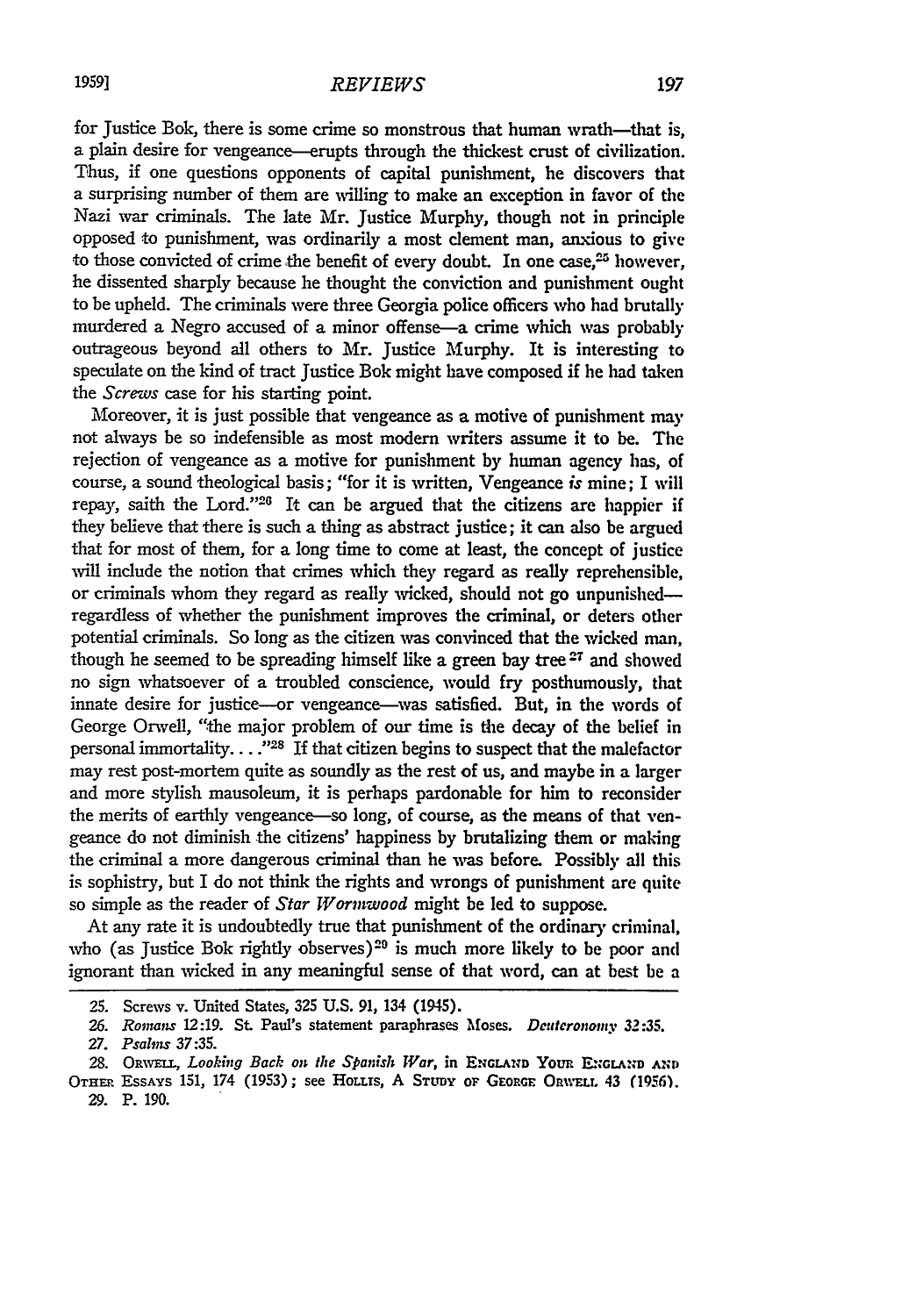disagreeable necessity to a decent man. Such a man tries at least to purge it of its connotation of vengeance, and he searches for alternative methods of preventing crime. Thus, Plato, who was not a lawyer,

was not content with deterring from theft a man who still continued to be a thief at heart, with restraining a son who hated his mother from beating his mother. The only obedience on which he set much value was the obedience which an enlightened understanding yields to reason, and which a virtuous disposition yields to precepts of virtue. He really seems to have believed that, by prefixing to every law an eloquent and pathetic exhortatation, he should, to a great extent, render penal enactments superfluous.<sup>80</sup>

Justice Bok, being a lawyer and having the advantage over Plato of some twenty-three additional centuries of penological experience, presumably takes little stock in eloquent and pathetic exhortations, at least when addressed to the criminals themselves; his preferred alternative is the currently more fashionable and probably much more rational one of substituting therapeutic treatment for punishment of the criminal. But the facts that the infliction of punishment (except in hot anger) is unpleasant, and that punishment may not be the only way of dealing with all criminals, should not blind us to its possible value as a deterrent. In the absence of statistics more convincing than any which now exist, we cannot be sure how great that value is, or even whether it exists at all, but it seems intrinsically likely that fear of punishment exerts a ponderable restraining influence on at least one very important class of criminals, about whom Justice Bok has little or nothing to say  $81$ -those who commit crimes for money, as a business. The delegates to the recent Apalachin convention exemplify this class; so do securities swindlers. Such men are not usually mentally ill in any normal sense of that term; even their greed and egocentricity probably do not pass whatever limit is set by our society. They are characteristically quite rational, and if they believe that the risk of punishment for a particular crime outweighs its financial rewards, they commonly eschew that crime. It is, for example, widely believed among cops, journalists, and lawyers that such criminals are rather careful to avoid violations of federal law, because they believe the federal police to be more efficient, and federal prosecutors and courts less amenable to political influence, than those in some other jurisdictions. Securities swindling, though by no means extinct, is rarer, pettier and less blatant than it used to be; a large part of this improvement is almost certainly due to the development of a healthy fear of the Securities and Exchange Commission among those whose criminous

**<sup>30.</sup> MACAULAY,** *Essay on Lord Bacon,* in **BIOGRAPHICAL** ESSAYS 118 (1886).

**<sup>31.</sup>** He lists five causes of crime: failure by the police and courts to solve more than one crime in five; liquor; bad home environment; "social weakness," such as poverty and mass media like motion pictures and television which portray crime and violence; and "special reasons," such as the need of money for food, rent and doctors. **Pp.** 187-88. None of these, except the first, seems an adequate explanation of the likes of **Al** Capone or Joey Fay. There seems to be room for at least a sixth major cause-simple desire to make a lot of money and be a big shot without having to engage in tedious work.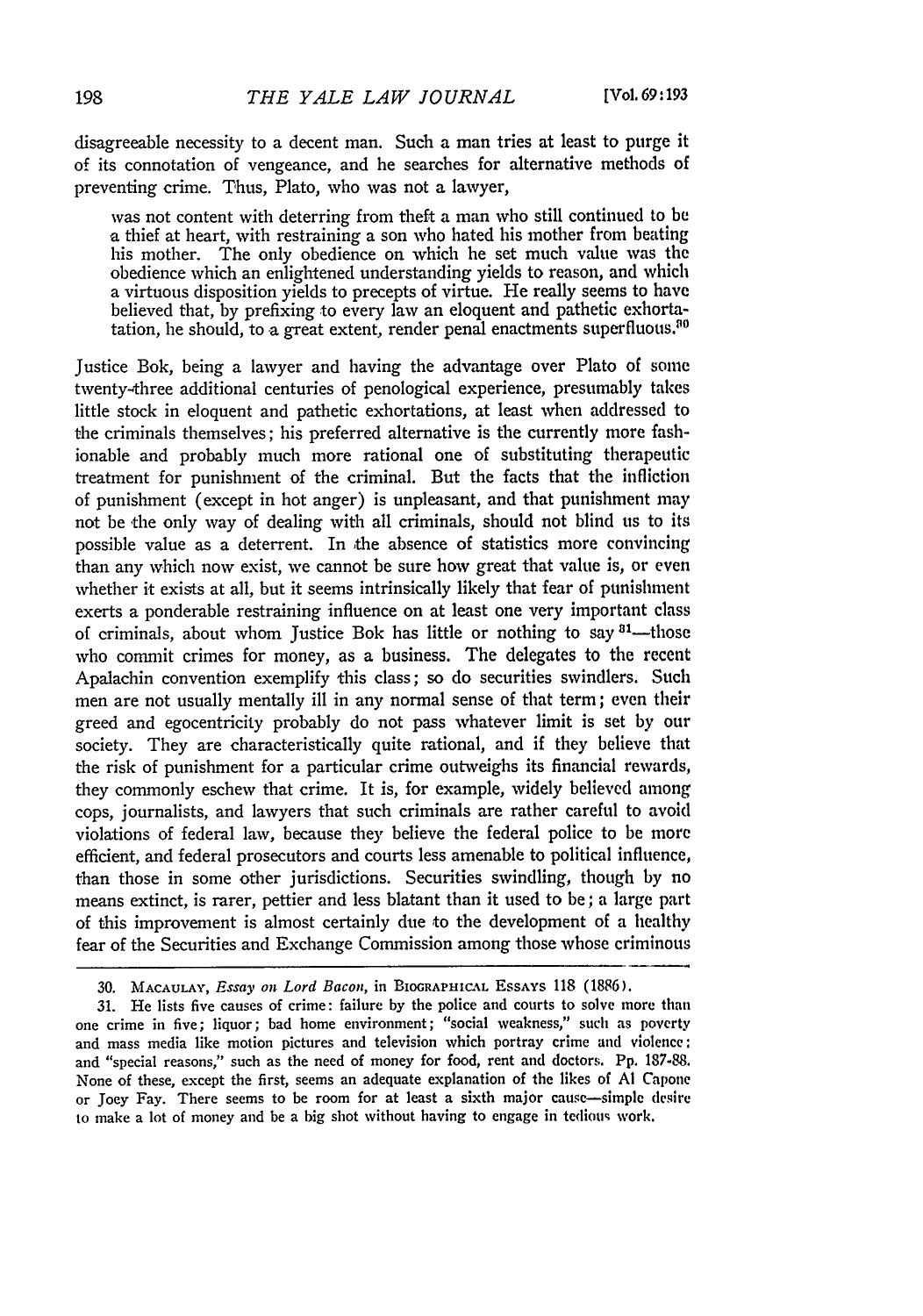proclivities tend in that direction. Income tax evaders are another class on whom the fear of punishment probably has a powerful deterrent effect. The main trouble with punishment as a deterrent seems to be-as Justice **Bok** recognizes  $32$  -our defective system of law enforcement, which makes punishment most uncertain. Perhaps, before we heave punishment for deterrent purposes out of the penological pharmacopceia, we ought to give it a better trynot by making punishments more savage (indeed, there is **good** reason to believe that there would be more convictions for some offenses if the statutory penalty were more consonant with juries' views of the seriousness of the offense) but by trying to make them more certain, even if that entails spending more money on law enforcement.

Limits of space prevent further dilation on Justice Bok's major theme, punishment. But some of his collateral theses deserve comment. In particular, I have profound doubts about the proposition that the adversary trial is part of the obsolete system of vengeance and punishment and ought to be replaced by "impartial inquiry." Justice Bok appears to believe that if in the future burglars are sent to a correctional institution which is more like a college or vocational school than a jail,<sup>33</sup> a man accused of burglary will not mind very much if he is convicted; "the same energy he now exerts in trial he would exert, under a new system, in improving himself and shortening his period of detention."<sup>34</sup> Justice Bok is plainly a good man and a man of parts; I believe him to be far superior to the common herd of judges. Therefore, I write with pain my best critical judgment on this proposition, wlich is that it is pernicious tripe. If I am accused of rape or larceny or barratry, I care not that the state pen may have been transformed into the likeness of The Homestead at Hot Springs, with golf, tennis, and psychiatry; I am going to holler that I didn't do it, and so are most other men in such a situation. Moreover, I am going to vant the benefit, such as it is, of the presumption of innocence, counsel of my own choice, the right to cross-examine and to call witnesses, the right to appeal, and all the rest of **the** paraphernalia of our familiar adversary trial, possibly even including a jury of my peers. I know of no lawyer who thinks of the adversary system as perfect, and I know of none who is sure he knows a better way to find the truth. I want to know a great deal more about Justice Bok's "impartial inquiry," especially who is to conduct it, before I start agitating for abolition of the adversary trial in criminal cases.

I view with suspicion almost as profound the idea that "the new form of sentence should include a short and flexible minimum, a long maximum, and an intermediate period, fixed **by** a diagnostic or parole board, of psychiatric, medical, and sociological procedures of an increasingly educative nature,"35 though I know the concept is no novelty to the law. The plain and short

**<sup>32.</sup> Pp.** 208, **217.** He thinks that in this **country** less than one crime in **five is punished.** Pp. 191, 208.

**<sup>33.</sup> P. 219.**

<sup>34.</sup> P. 146.

<sup>35.</sup> P. 149.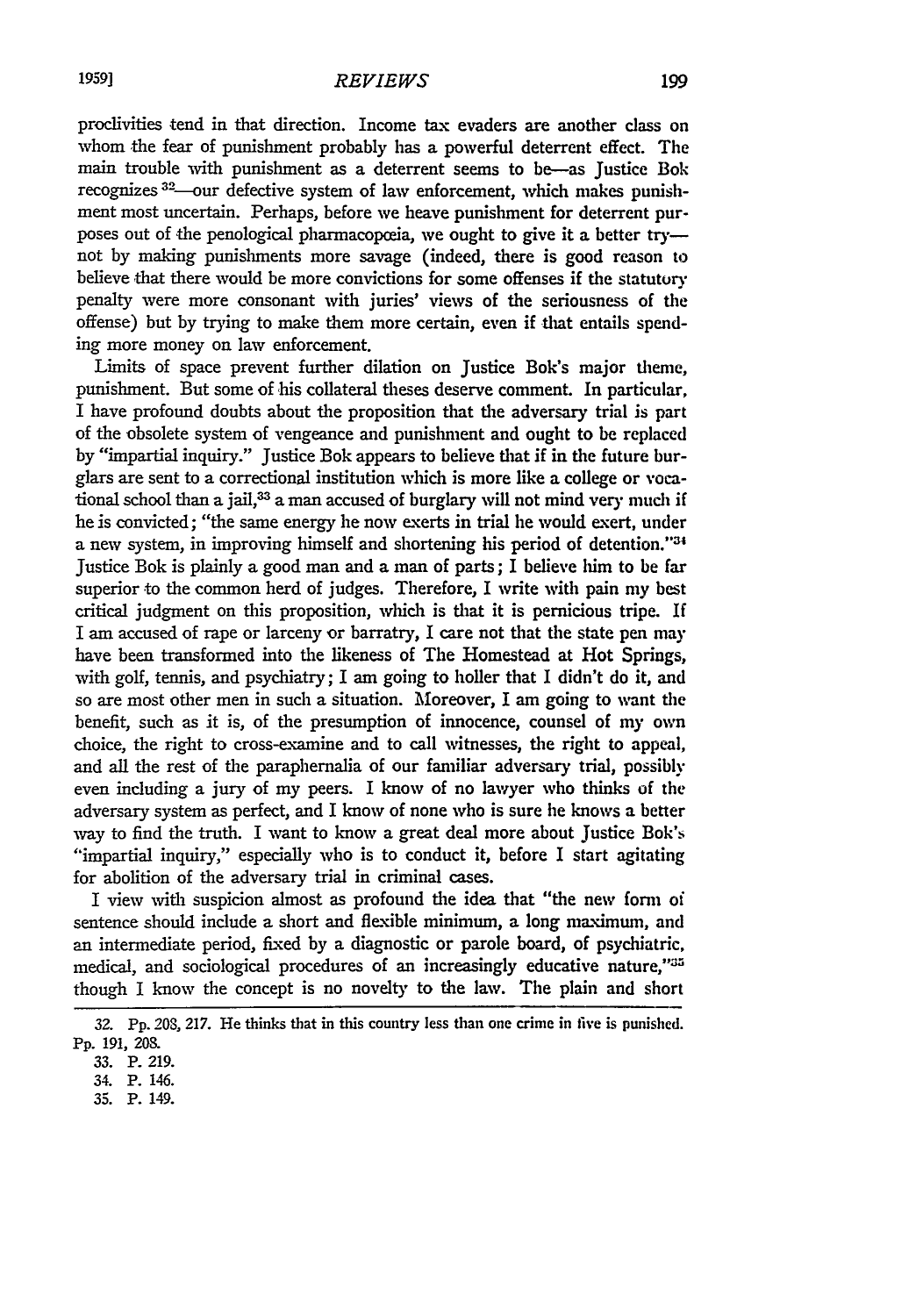meaning of this is that an offender may be locked up until a panel of psychiatrists and sociologists decide that they like his attitude. That is not very far from locking him up in the first place for having wrong attitudes; and if *that* concept is adopted into our penal system we are ready for totalitarian penology, complete with educative labor camps ('the term concentration camp comes later) for social misfits—which, of course, is very far from Justice Bok's intent. "Arbeit macht frei," read the huge sign over the gate of Dachau.<sup>86</sup> Until I acquire a great deal more confidence than I now have in the infallibility of psychiatrists and social workers, I prefer to leave price tags on crimes---and to retain the rest of due process of law. Says Justice Bok, "We think **highly** of due process because we want to keep inviolate our right to take an eye for an eye: revenge protected by rules of fair play amounts to holy war."<sup>37</sup> Comment on that one is, I hope, superfluous.

Finally, Justice Bok supports his views on capital punishment with some purely theological arguments. In the first place, there are powerful arguments against (and for) capital punishment without need of recourse to revealed religion; in the second place I find Justice Bok's theological arguments theologically unconvincing. The Sixth Commandment, he informs us, "does not read: 'Thou shalt not kill except **by** due process of law.' **"88** True enough, but precisely that construction has been given it since its promulgation; moreover, it seems to have been the understanding of the Draughtsman.<sup>80</sup> For that matter, the literal wording of the Commandment does not exclude beef cattle, rats, mosquitoes or pneumococci. Perhaps anticipating some such, objections, justice Bok invokes the New Testament, citing the Pericope Adulterae, the story of the woman taken in adultery.<sup>40</sup> But the thrust of those supremely moving verses is surely not a mere denunciation of capital punishment as distinct from other penalties. I do not pretend to know what Jesus thought about capital punishment. But when Justice Bok tells me that one "will look far before he finds in the life of Jesus the authority to take a life for a life," $41$  I

**36.** U.S. **OSS SECTION, SEVENTH ARmY,** REPORT **ON DACHAU** 20 (1945). This was amplified, and the ghastly caricature of Justice Bok's "sociological procedures of an increasingly educative nature" pointed up, by a sign painted in large white letters on one of the buildings: *"Es gibt* einen *Weg* zur *Freiheit. Seine Meiletsichic hcisseu: Gehorsam, Sauberkeit, Nilchternheit, Fleiss."* (There is a road to freedom. Its milestones are called: Obedience, Cleanliness, Temperance, Industry.) See *id.* at **19.**

**37.** P. **150.**

**38.** P. 102. This statement actually appears in the closing speech of defense counsel, but it is fair to attribute to an author the sentiments he puts in the mouth of his Good Guy. He says practically the same thing *in propria persona.* P. **196.**

**39.** See, *e.g., Genesis* **9:6;** *Exodus* 21:12, **22:18,** 31:14, **35:2;** *Leviticus* 20:2, **21:9;** *cf. 1 Kings* 21:10.

40. *John* **8:3-11.** Justice Bok's reference is at **196.** Many modern scholars suspect the story to be a late addition to the Gospel. See **MENCKEN, TREATISE ON TH-** Gons **185,** 186 (2d ed. 1946); STREETER, THE FOUR GOSPELS: A STUDY OF ORIGINS 36, 89, 123-24 (rev. **1930).**

41. P. **111.**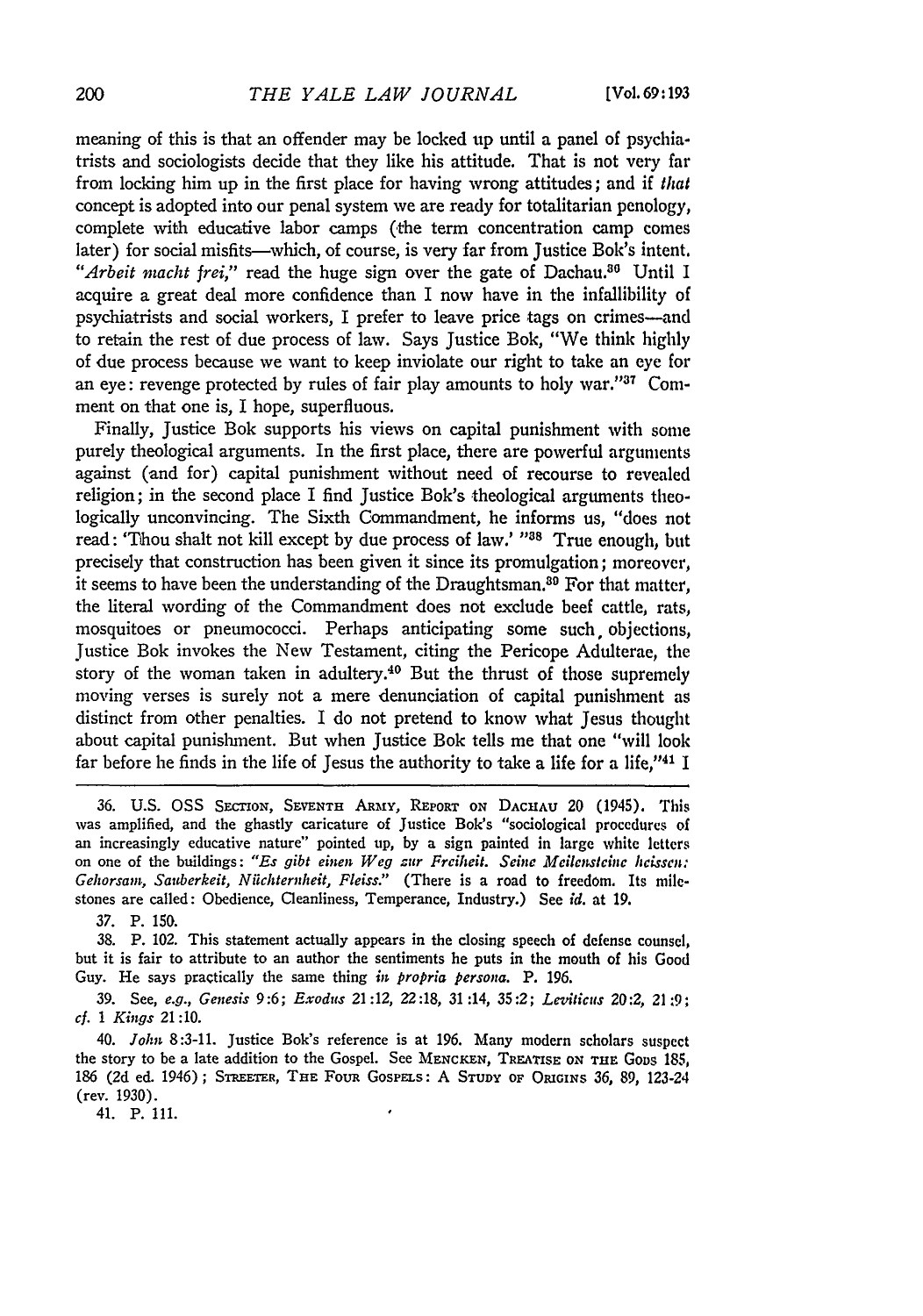find that I need look no farther than the very first of the Synoptic Gospels.<sup>42</sup> and to the oldest of them,<sup>43</sup> to find such authority for taking a life for an offense which seems to us less heinous than murder. And when he says to me that not merely the taking but the *giving* of life is "God's right alone,"<sup>44</sup> I begin to wonder whether he means to espouse the zany doctrine that the hellish works of modem medicine ought to be rejected by Christians as impudent interference with Providence. Probably not; I suspect that the reference to giving life is a mere rhetorical flourish, for not only is Justice Bok a Quaker (a sect which is, to the best of my knowledge, quite free of such ideas), but his obvious respect for the psychiatric branch of the medical profession makes it unlikely that he rejects the rest of it.

I suspect, indeed, that a fondness for lush, orotund and, if the truth must be told, somewhat flatulent preaching has led Justice Bok into more than one statement which he would be too sensible to put into an opinion delivered from the bench. I pass by such sentences as "Freud has set a great wind blowing in man's mind, and the dark flowers that grow there are swaying before it, needing to be gathered and understood";<sup>45</sup> at least it seems to mean *something*. But what are we to make of such passages as "Justice should be the little side chapel where the mysteries and the miracles of the stolid law take place"  $\mathbb{H}^6$ After weeks of meditation, interspersed with periodic rereadings of that sentence, in the hope that a night's sleep would bring sudden and blinding comprehension, I give up; for me, it is as devoid of meaning as the average extract from *Science and Health With Key to the Scripturcs.* There are a great many similar sentences, paragraphs and pages. They are particularly depressing when they come from a man who can write the honest and excellent prose which, for example, is found in the description of a courtroom at pages 63 to **65,** or the description of a state penitentiary and its death cells at pages **152** to 157.

There is also, as I have tried to indicate, a good deal of sense in *Star Worm-*

- 42. Then came to Jesus scribes and Pharisees, which were of Jerusalem, saying, 2. **Why** do thy disciples transgress the tradition of the elders? for they wash not their hands when they eat bread.
	- **3.** But he answered and said unto them, Why do ye also transgress the commandment of God by your tradition?
	- 4. For God commanded, saying, Honour thy father and mother: and, He that curseth father or mother, let him die the death.
	- **5.** But ye say, Whosoever shall say to *his* father or *his* mother, **It** *is* a gift, **by** whatsoever thou mightest be profited **by** me;
	- 6. And honour not his father or his mother, *he shall be free.* Thus have ye made the commandment of God of none effect **by** your tradition.
- *Matthew* **15:1-6.**
	- 43. *Mark* **7:1-13.**
	- 44. P. **111.**
	- 45. P. 58.
	- *46. Ibid.*